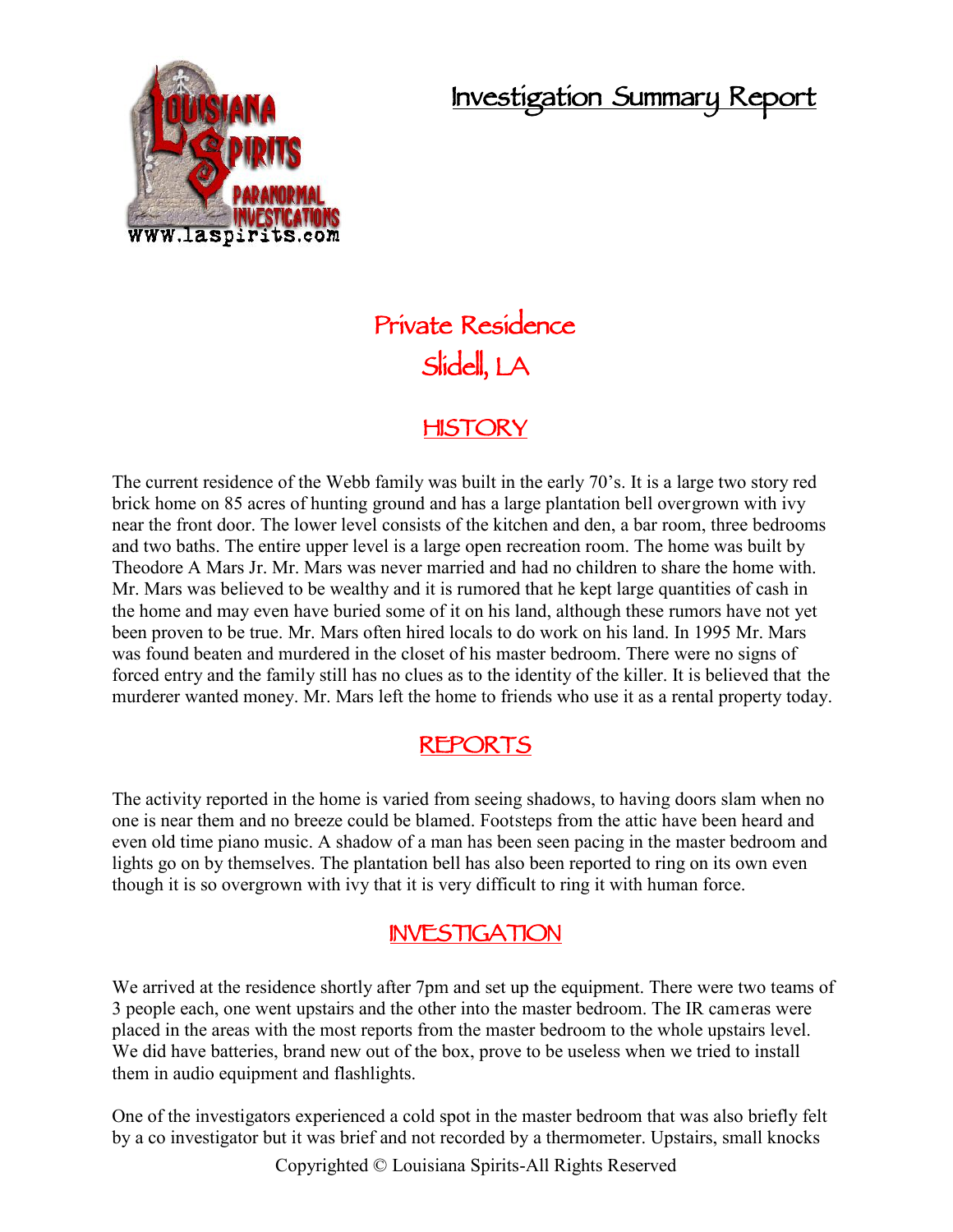and pops could be heard but nothing that couldn't't also be attributed to house settling sounds. The homes alarm system is also equipped with motion sensors. The upstairs sensor goes off when no one is upstairs or when no one upstairs is moving. Steve placed a portable motion sensor in the middle of the room and had similar occurrences upstairs. After an hour the teams switched places. Upstairs, the knocking and popping became more prevalent. Most of the sounds were still attributed to settling. There was a small attic door on one wall though and it kept sounding as if someone were going to open the door and come out. My team moved closer to the door so they could see it more clearly. The noise became louder and at one point made us jump. I had my digital recorder running and we decided to place it in the attic to see what it would yield. Just beyond the small attic door there is a cedar robe closet with a large sliding latch. The door to the cedar robe was left ajar with the recorder sitting just inside in the closet. The small attic door was closed and we all went downstairs for a break.

During the break we went outside to check to see of there were any trees that had branches rubbing against the house that could be the cause of the noises upstairs. There were none. We checked to see if it was windy outside, thinking that breezes could be somehow making the attic door move. There was no wind that night. We checked the parameter of the house for high EMF fields to rule out possible sensitivity as a factor. We found nothing out of the ordinary.

Returning to the investigation, we changed teams. Bess, Steve and I went upstairs while Amanda, Jenny and Kris stayed downstairs. I retrieved my recorder from the attic and we sat upstairs to do some more EVP and EMF work. There were still sounds coming from the attic closet but not as loud as before. After about 35-40 minutes the rest of the team joined us upstairs. We had a couple of investigators, myself included, see a dark shadow move across the far side of the room as if someone was coming out of the bathroom. There was light coming from the window from the moonlight and the shadow blocked out the lower part of that light. This happened a couple of times. After a while we split back up again. Jenny and myself went into the guest bedrooms and the rest of the team into the master bedroom closet. This was uneventful. At around 330 am after not having anymore experiences we decided to pack it up.

#### **FINDINGS**

We had nothing on DVR, Photo's, or MINI DV. We did end up with a lot of audio evidence. The most interesting piece is a voice that was captured upstairs in the main room. I had just switched on my recorder while Bess, Steve and myself were getting ready to do some EVP work and I captured a voice that says "Marleen" or "My name…"

We also have almost a full two hours of audio from the attic that captured the pops and clicks that we heard coming from the cedar robe closet. Some are very faint like someone was throwing pebbles at the wall. Other are loud as if someone was knocking or hit the wall with a heavy object. Some sound like someone dropped a bowling ball. Others sound like the latch on the cedar robe door being latched. We also captured one instance of what sounds like footsteps walking in hard soled shoes across a wooden floor. We had tried to duplicate this sound but the only wood floors are downstairs and we captured this sound in the attic. The upper floor is all carpeted with the exception of the attic which has a ceiling to low to walk upright and the floors are littered with pipes and ducts, making it impossible to walk more than a couple of steps in any direction.

When I went to the clients house for the reveal, I played the sounds for the Webbs. They did not recognize the voice. When I played the attic sounds one of them stood out to the lady of the